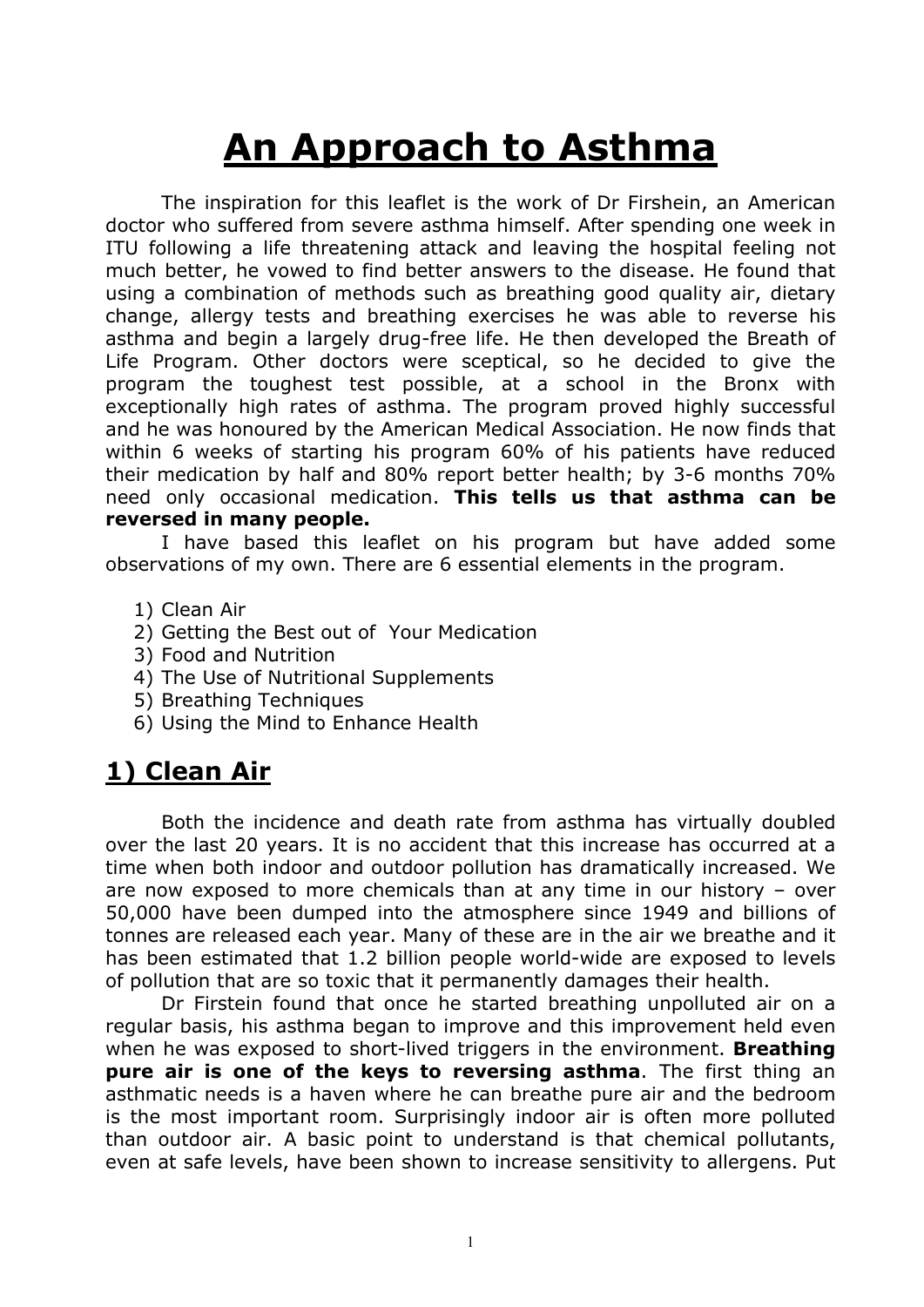another way – in asthma we are dealing with both toxicity and allergy and the two are very closely linked.

To create a room with clean air means removing triggers to asthma. These can be house dust mites, dust, pollens, cigarette smoke, pets, moulds and chemicals. The house dust mite is often the key trigger for asthma so the first step is using dust-mite covers for the pillows and **then the mattresses.** Opening windows regularly helps. The next step is using a vacuum cleaner with a HEPA filter – which removes dust mites, pollens, chemicals and particulates (small particles that irritate the lung) and using an **air purifier** with a HEPA filter in the bedroom. Use this on full before bedtime and leave on a low setting overnight. Dust mites are typically found in the bedding, carpets, curtains and fluffy toys. Washing the bedding twice weekly, damp dusting, keeping fluffy toys out of bedroom (or putting in the freezer for 6 hours which kills mites), reducing clutter and airing the bed will all help. In more severe cases removing carpets is useful for two reasons: they harbour dust mites and carpets outgas formaldehyde, pesticides and other chemicals, especially when new.

Understanding chemicals is important. Generally your sense of smell is the biggest clue (this sense of smell is very acute in chemically sensitive people), if you can smell it then it maybe harmful. Formaldehyde is one of the worst offenders and is found in glues, wallpaper, particleboard and chipboard. Paints are a problem as they emit volatile organic compounds (VOCs) – use non-toxic varieties (water based are better than oil or solvent based). Moulds can be a problem, especially in the autumn  $-$  look for these in damp areas. **Aerosols** and cleaning sprays are thought to be responsible for 1 in 7 cases of asthma so anyone with asthma should stop using aerosols. Even using a spray once a week can trigger symptoms. Synthetic carpets have also been associated with asthma in both children and adults. **Pets** may need to be excluded from rooms, washed regularly or even removed. Although dealing with all of these issues is necessarily complex, the rewards are great. The goal here is to identify and remove the triggers to asthma. (See resources for information on products available).

Clues to dust mite are: worse in late summer and autumn, symptoms worse at night or on waking, improves on a Mediterranean holiday (few mites).

**Clues to pollen are:** worse in spring and early summer, often worse morning and on clear days, better after rain.

Clues to mould are: often worse in autumn, worse when damp or before rain and thunderstorms, improves on Mediterranean holiday.

Clues to chemicals: worse after renovations, new carpets, painting. Sensitive to chemical smells such as petrol, perfumes, tobacco.

## 2) Getting the Best Out of Your Medication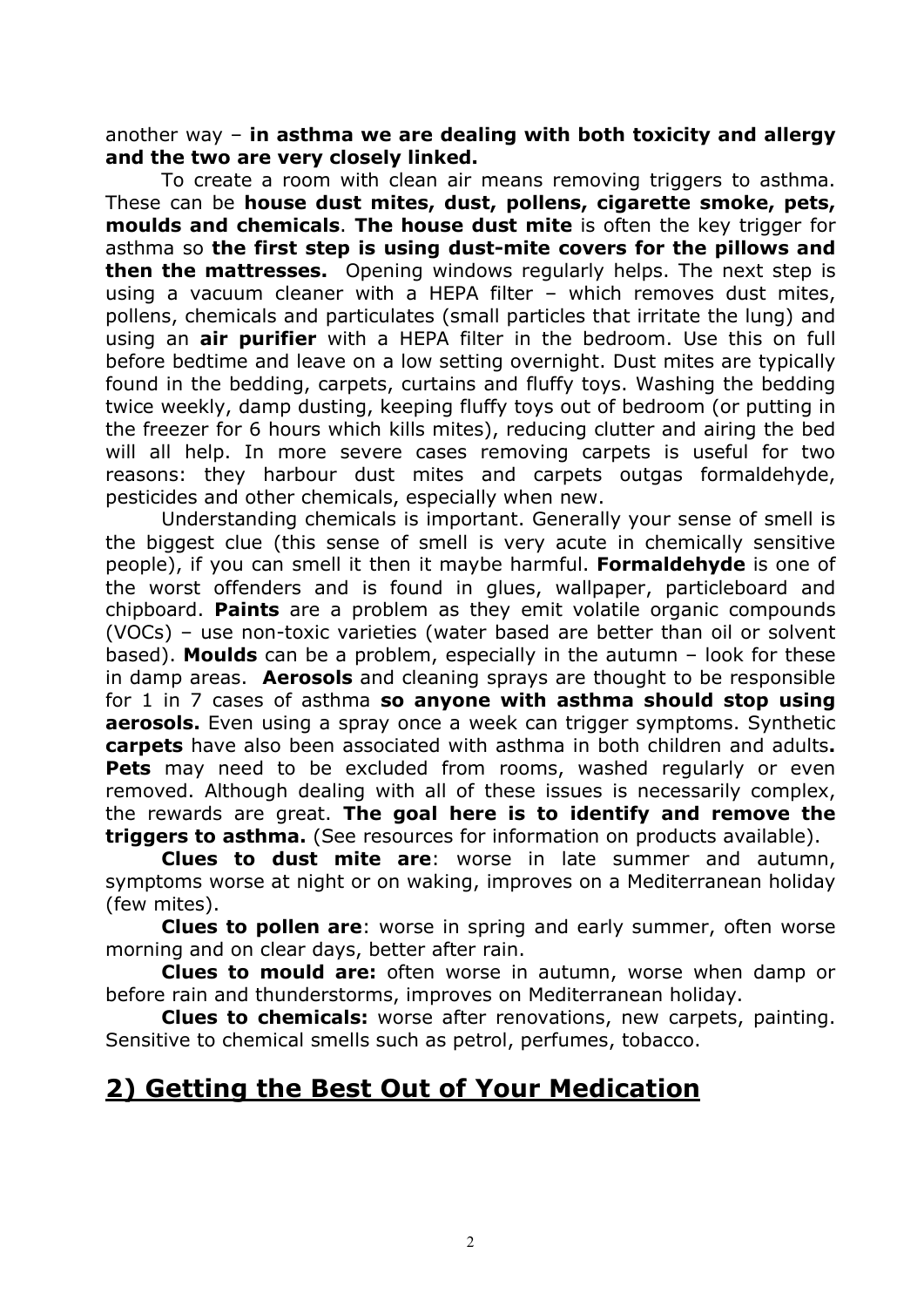Medication can be very useful but ultimately it cannot cure your asthma. For this you must look elsewhere. A good understanding of the pros and cons of the various treatments is vital.

#### Beta Agonists

 These are usually the short-acting blue inhalers, such as Ventolin (salbutamol), Alupent (orciprenaline), Bricanyl (terbutaline) and also include long-acting inhalers such as Serevent (salmeterol) which is green and Atrovent (Ipratropium) which is grey. Some are available as tablets and syrups.

**Pros:** These are popular, convenient and in many cases rapid acting. They have changed the way asthma is managed and are here to stay.

**Cons:** They do not reduce inflammation in the airways (so the underlying problem of asthma is unaffected), they increase allergy, they become less effective and can even stop working over time and have been associated with a higher death rate (studies have shown that use more than 25 canisters a year have a 40 times higher death rate). Long-acting inhalers are of most concern and Salmeterol should only be used together with a steroid inhaler because of this danger.

 Side effects, such as tremor, can be due to swallowing particles left on your tongue – this can be avoided by rinsing your mouth after.

#### **Steroids**

 These can be inhaled (this is usually a brown inhaler, occasionally orange or maroon) or can be taken by mouth.

**Pros:** Unlike beta agonists they have a preventative effect by reducing early and late phase inflammation in the lungs; they reduce the number of attacks and when taken by mouth can be life-saving in emergencies.

**Cons:** By mouth they have serious side-effects though usually only if taken long term. By inhaler they can cause short-term growth suppression and decrease lung cell growth in children. They can lead to increased infections, glaucoma and osteoporosis. They deplete magnesium which protects against asthma.

#### Combination Inhalers

 These usually combine a steroid with a long acing beta agonist such as salmeterol. These include Seretide (purple inhaler), Symbicort (red and white) and Combivent. These are quite effective but using them may mean that you take in more of the drugs than you really need.

#### Theophyllines

These include SloPhyllin, Nuelin and others. They are taken by mouth

**Pros:** Can help control asthma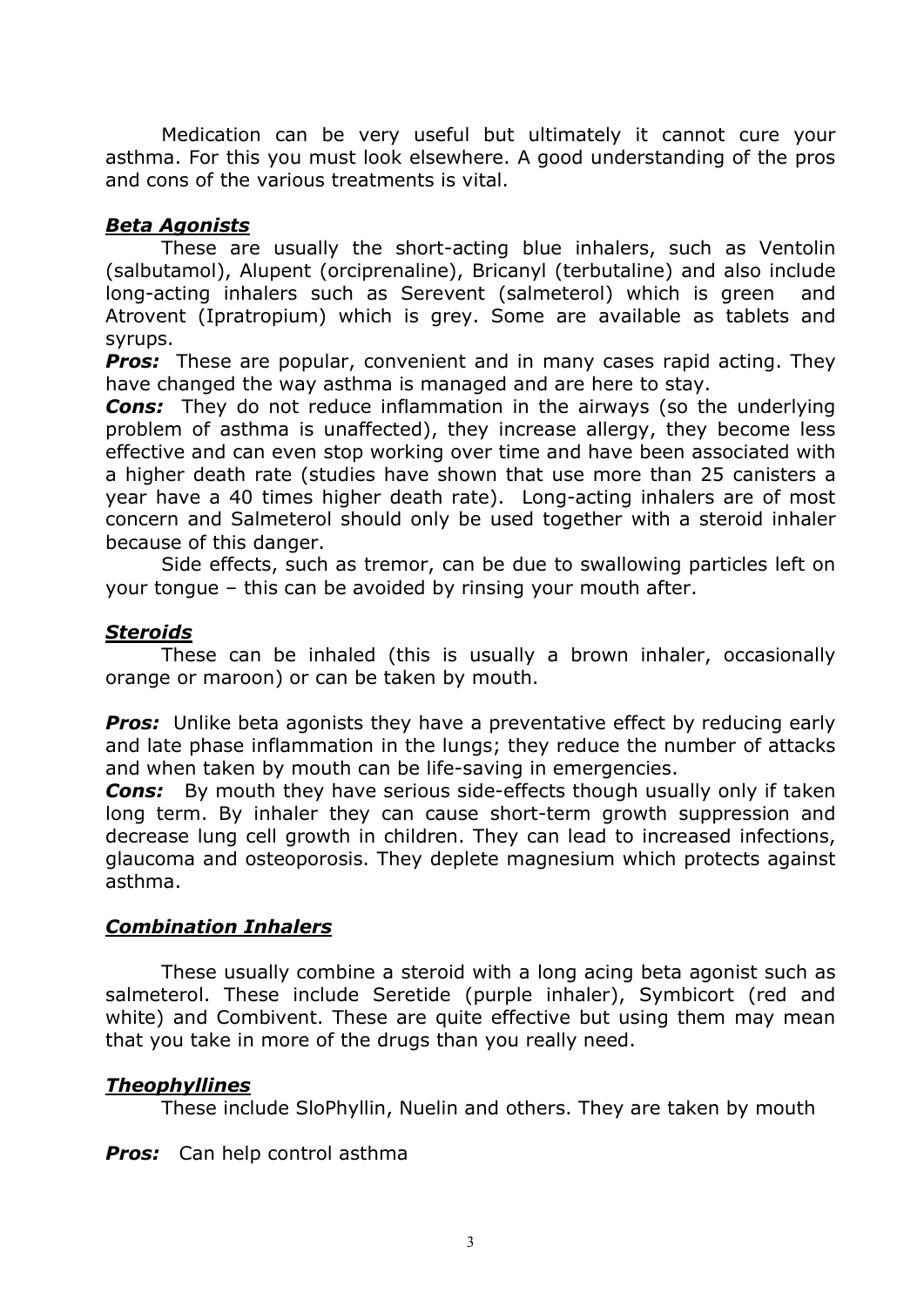**Cons:** Has caffeine-like effect with poor concentration, irritability (if dose too high) – also effects made worse by coffee. Dose varies for different people – smokers often need higher doses.

#### **Cromoglicate**

Also called Intal. Tilade is a related compound. These are inhalers.

**Pros:** By far the safest drug available for asthma, has a preventative effect –inhibiting early and late phase inflammation. Ideal for prevention in children and where there is intermittent exposure to allergens (eg before exposure to animals). These drugs are much underused and may be the best drug for children.

**Cons:** Not very effective for acute attacks and can take 6 weeks to get full benefit. It can cause cough. Tilade (but not cromoglicate) has an off-putting smell and taste.

#### Leucotriene Inhibitors

Main drug is Singulair (montelukast) and this is taken by mouth.

Pros: can help in intermittent and exercise induced asthma. They reduce early phase inflammation (which is less serious than late phase inflammation).

**Cons:** has a variable effectiveness, has not been shown to help for more than one year and there is no long term safety data.

#### Other Points

 Inhalers are often not used properly. One study found few people were using them effectively (4% of women and 43% of men).

 Presently it is fashionable to use combination inhalers such as Seretide and Symbicort which are combinations of inhaled steroids and long acting beta agonists.

#### Peak Flow Meters

 Using peak flow meters, which can be prescribed, can be very useful. Take several readings morning and evening at about the same time and record the highest these. This will tell you how your asthma is doing. Steroids may be needed when peak flow drops 20-50%.

## 3) Food and Nutrition

There are two aspects to this. One is that improving the diet: this can make a big difference to asthma, probably by supplying the anti-oxidants that reduce lung inflammation. Secondly many asthmatics have food allergies which contribute to their asthma.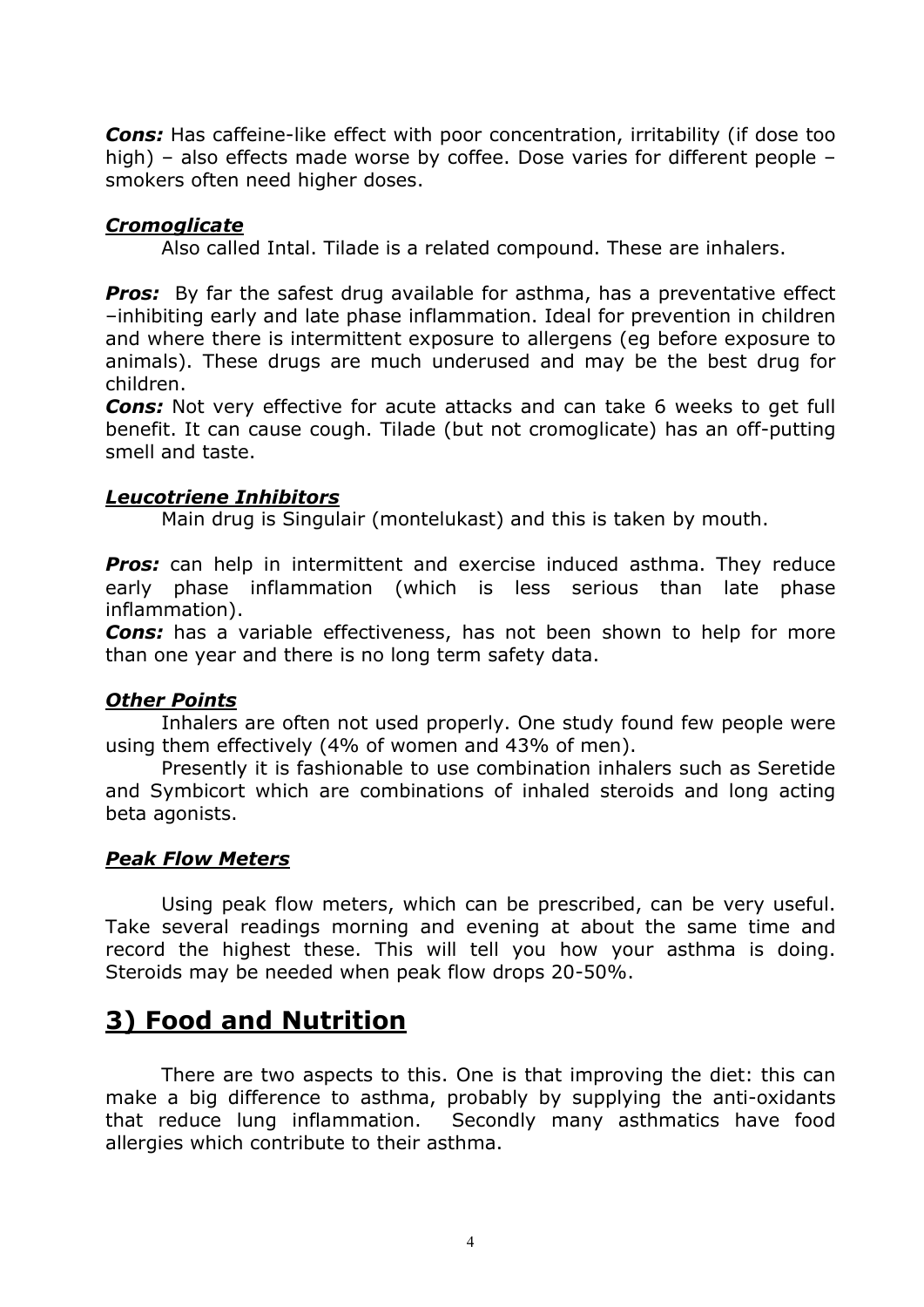## 3a) improving Diet

Diet makes a big difference to asthma. Two Australian studies in 2012 looked at the effect fruit and vegetables on asthma. First they reduced fruit and vegetables (to two servings of vegetable and one of fruit daily) and then they increased it to seven servings of fruit and vegetables daily. In the first case their asthma became worse within 2 weeks and in the second, it reduced asthma exacerbations by half.

Another study was even more extraordinary. They looked at severe asthmatics in Sweden who had proved resistant to all treatments and most of these had many hospital admissions with asthma. They put 35 of these patients on a strict plant-based diet. Within a year all but 2 out of the 24 that kept up with the diet were able to reduce their medication and often get off drugs altogether. A further study showed that kids eating junk food have higher rates of asthma. Another study showed that a Mediterranean diet (high in fruit, vegetables, fish and low in refined food, meat and dairy) can halve the risk of developing serious lung disease.

### 3b) Food Intolerance

Identifying food allergens proved to be a major factor in Dr Firshein's recovery. Allergies are common in asthma, especially to dust mite and pollens but also to foods. The commonest foods to cause intolerances in children with asthma are milk, egg and peanuts. Food additives, chocolate and wheat often cause problems too. Any food can be involved. Usually the best way to diagnose the problem is to exclude some or all of the suspected foods for 1 to 2 weeks and then re-introduce them. This needs to be done methodically and will often require further advice or reading (see leaflet on food intolerance). Using a peak flow meter can be useful whilst doing this.

Clues to food intolerance: can include any of following - food craving, bloating fatigue, sweating, aggravation with alcohol, heaviness under eyes, associated problems such as eczema, irritable bowel, migraine.

 Enzyme Potentiated Desensitisation can reduce sensitivity to both inhaled and food allergens and has been shown to help asthma in four clinical trials. It usually requires about 2 -3 injections a year for a few years. It is not widely available.

## 4) The Use of Nutritional Supplements

It is likely that two major factors are responsible for the large increase in asthma in the last few decades. One is polluted air and the other is a nutritionally depleted diet. One way to deal with the latter is to increase the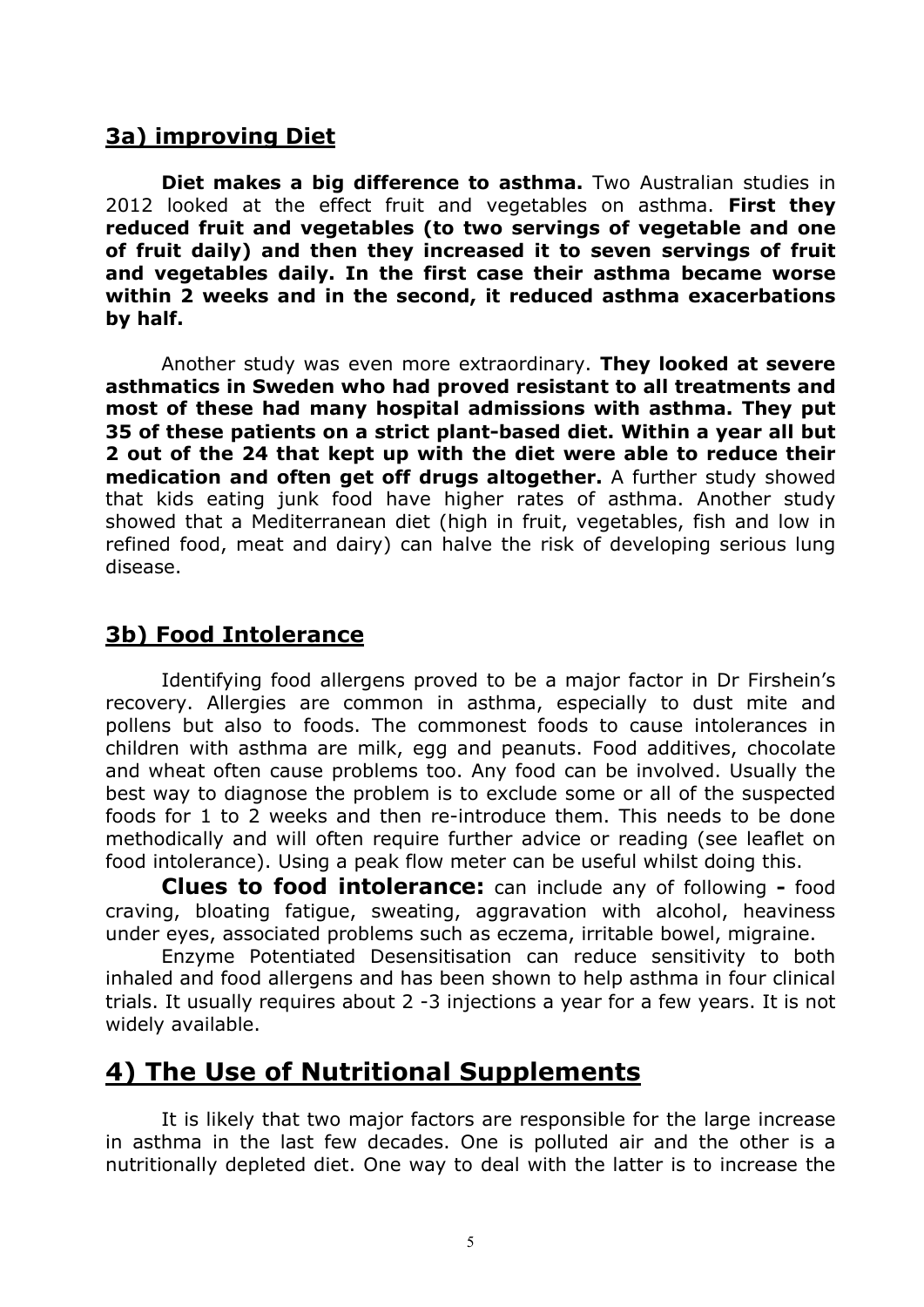quality if the food we eat. However sometimes nutritional supplements are needed. There is now a mountain of evidence that these can improve health.

Even good quality food may not have enough minerals and this is because soils subjected to intensive farming have become progressively depleted of minerals, often with levels dropping by over 50% in the last few decades. One of these minerals is magnesium and it is probably the most important nutrient for asthmatics and levels are invariably low. This is a natural **bronchodilator**. It is also **anti-inflammatory** (stabilises mast cells) and acts as an **antihistamine**. Supplements can be used by mouth but studies have also shown that magnesium helps when given intravenously or by nebuliser in emergencies. Take 200-500mg daily.

Many asthma attacks are triggered by infections. One way to reduce this is to take **Vitamin D**. This boosts immunity, reducing the number and severity of infections (see Boosting Immunity leaflet for more information). Use at least 2000 IU daily. Vitamin D comes from sunlight so this is a particularly important supplement in winter.

 Omega 3 fatty acids are natural anti-inflammatory agents reducing late phase inflammation (the most important phase). They take about 10 weeks to work but can be markedly effective after 6-9 months, (aim for 6 grams of EPA of fish oil (usually 6 capsules) daily, 12 for non fish eaters, or 3 tablespoonfuls of flaxseed (linseed) oil daily. Vitamin C is known to help asthma and allergies (aim for 0.5 -2 grams daily). There is a six-fold increase in asthma in those with low selenium levels and asthma was found to improve after 14 weeks on selenium in one trial. (Note that nutrients generally take much longer to work than drugs) Use 100-200mcg daily.

Pycnogenol at doses of 1mg per pound body weight has a strong antiinflammatory action and in a placebo-controlled study was found to significantly increase the amount of air exhaled in one second (FEV1). The placebo had no benefit.

## 5) Breathing Exercises

Even non asthmatics will start to wheeze if asked to deliberately not breathe deeply when exposed to irritants. The key to good breathing is using the diaphragm and breathing into the abdomen. Being able to control breathing often removes much of the fear from asthma and is not difficult to do.

 Exercise is generally beneficial for asthmatics. Stop and start exercises are often easier than continuous exercise. On 1988, 16% of all US Olympic medals were taken by asthmatics proving asthma is no bar to vigorous exercise.

## 6) Using the Mind to Enhance Health